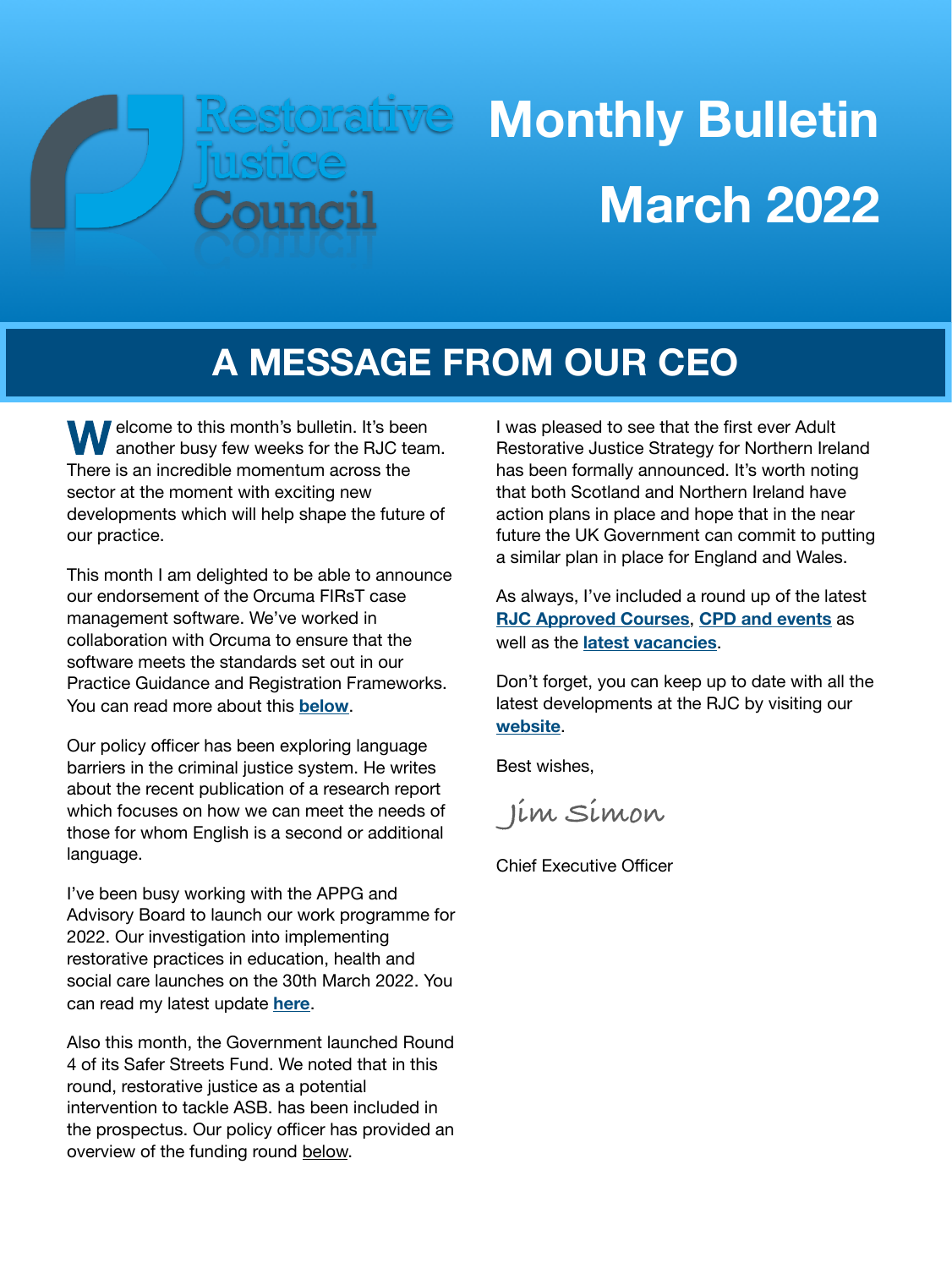#### <span id="page-1-0"></span>**Orcuma case management system - "FIRsT" formally endorsed by the RJC**

rcuma is a software company with extensive knowledge of public and not for profit sector working and IT implementation. Their safer communities software, FIRsT, has been designed for multi-agency case working and is extremely configurable, enabling each organisation to capture their specific operational data. The RJC has worked alongside the Orcuma team to develop a standardised version of their FIRsT software which adheres to our Registration Framework standards and Practice Guidance requirements.

The FIRsT Case Management system has been reviewed against our rigorous endorsement framework which has been developed to ensure that data is collected and stored, in line with GDPR and Confidentially laws, and that standard requirements for data reporting can be delivered in line with multiple sectors. Having successfully demonstrated that the system meets our endorsement criteria, the RJC are delighted to announce our endorsement of the Orcuma FIRsT Case Management system.

#### **Jim Simon, the RJC's chief executive said:**

*"The RJC are excited to work with the Orcuma team to develop an effective case recording tool to support RJ service delivery. We would recommend it as an easy to use, secure case management system. Being able to offer our members access to such a system will be of great benefit and ensure a more consistent approach to data recording and case management."* 

To find out more about Orcuma's FIRsT software and take advantage of our exclusive member offer, visit our website using the link below.

#### **Language Barriers in the Criminal Justice System**

**T**he report of an important research project on language barriers in the criminal justice system (CJS) was launched at an online event on 15 March 2022. The report focusses on the needs of those for whom English is a second or additional language, often abbreviated to ESL or EAL.

A recording of the event is available on You Tube. **[Language Barriers in the Criminal Justice](https://www.youtube.com/watch?v=14NWqqEF16I)  [System: Research and Practice](https://www.youtube.com/watch?v=14NWqqEF16I) - YouTube** 

The report was funded by the Bell Foundation and supported by a partnership including Victim Support, Birbeck College, the Centre for Justice Innovation and the Institute for Crime and Justice Policy Research. It is part of a Bell Foundation Criminal Justice Programme which seeks to break down the language and cultural barriers to accessing and achieving justice and rehabilitation for individuals who speak English as a second or additional language (ESL) in contact with the criminal justice system.

Alongside the full research report, the project has published a paper about the lived experience of victims and witnesses who speak English as a second language (ESL), and guidance for practitioners. They are easily accessible on the Policy and Research Reports section of the Victim Support website.

#### **[Reports - Victim Support](https://www.victimsupport.org.uk/more-us/policy-and-research/reports/)**

This is an important suite of documents which deserve attention from the restorative justice sector as it seeks to understand the challenges it faces in working with diversity.

#### **[READ THE FULL ARTICLE](https://restorativejustice.org.uk/blog/language-barriers-criminal-justice-system)**

#### **[READ THE FULL ARTICLE](https://restorativejustice.org.uk/blog/orcuma-case-management-system-first-formally-endorsed-rjc)**

## **[VISIT RESOLUTION ONLINE](https://restorativejustice.org.uk/resolution-online)**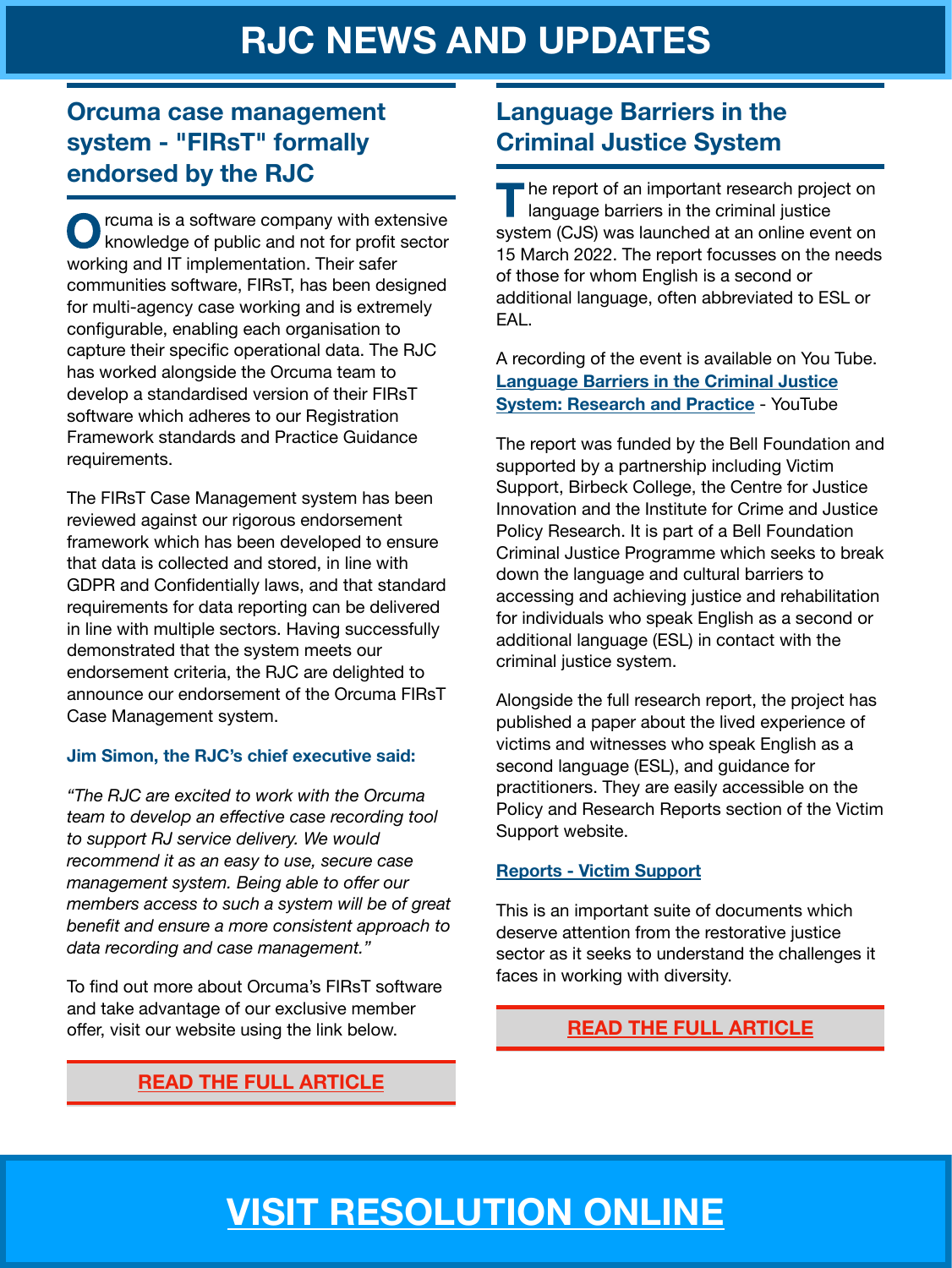#### <span id="page-2-0"></span>**APPG for Restorative Justice monthly update**

**T**he Advisory Board for the Restorative Justice All-Party Parliamentary Group will be launching an investigation into implementing restorative practices in education, health and social care on the 30th March 2022.

The investigation has been established to examine the relevant issues, collect additional evidence where suitable and produce materials that support its findings. We will be considering issues related to findings outlined in the original APPG report which states:

*The report has also identified some important further questions which the APPG will consider within their future workplan, particularly around the broader use of restorative practices in schools, forensic mental health, housing and a range of other key sectors.* 

We will do this by engaging with practitioners, public, private and charitable organisations and other key stakeholders to:

- Undertake an investigation to identify the current use, benefits and/or barriers to using restorative practices in education, health and social care settings.
- Produce a report with recommendations for effectively implementing restorative practices in education, health and social care settings.

Whilst we will be focusing on education, health and social care, we intend to acknowledge other potential sectors and/or contexts outside of the criminal justice sector where restorative practice could potentially have a positive impact. This includes for example workplaces, parenting, housing and community-based practice.

The Advisory Board, on behalf of APPG members, will issue a call for written evidence. This will include opportunities for those working restoratively within education, health and social

care to describe the work that they are involved in and provide case studies demonstrating effective practice.

We are also planning to hold a series of evidence gathering sessions which will be open to those working in education, health and social care settings. This will be followed by formal evidence hearing sessions with members of the APPG later in the year.

If you would like to contribute to the inquiry or would like to keep up to date with its progress, visit the APPG website using the link below.

#### **[VISIT THE APPG WEBSITE](https://rjappg.co.uk)**

#### **How you can support the RJC to continue its work with the APPG for Restorative Justice**

**T**he RJC are committed to supporting the work of the All-Party Parliamentary Group for Restorative Justice and believe that it is crucial for the restorative sector and our members that we are actively involved with the groups Advisory Board.

It is through the generosity of our members and supporters that we are able to dedicate funds to this important activity.

You can support us to continue our involvement in the APPG by making a **one off [donation](https://restorativejustice.org.uk/civicrm/contribute/transact?reset=1&id=21)**, a regular **[monthly contribution](https://restorativejustice.org.uk/civicrm/contribute/transact?reset=1&id=20)** or by becoming a **[member](https://restorativejustice.org.uk/restorative-justice-council-membership)** of the RJC.

All Party Parliamentary Group on appg | Restorative Justice

## **[VISIT THE APPG WEBSITE](https://rjappg.co.uk)**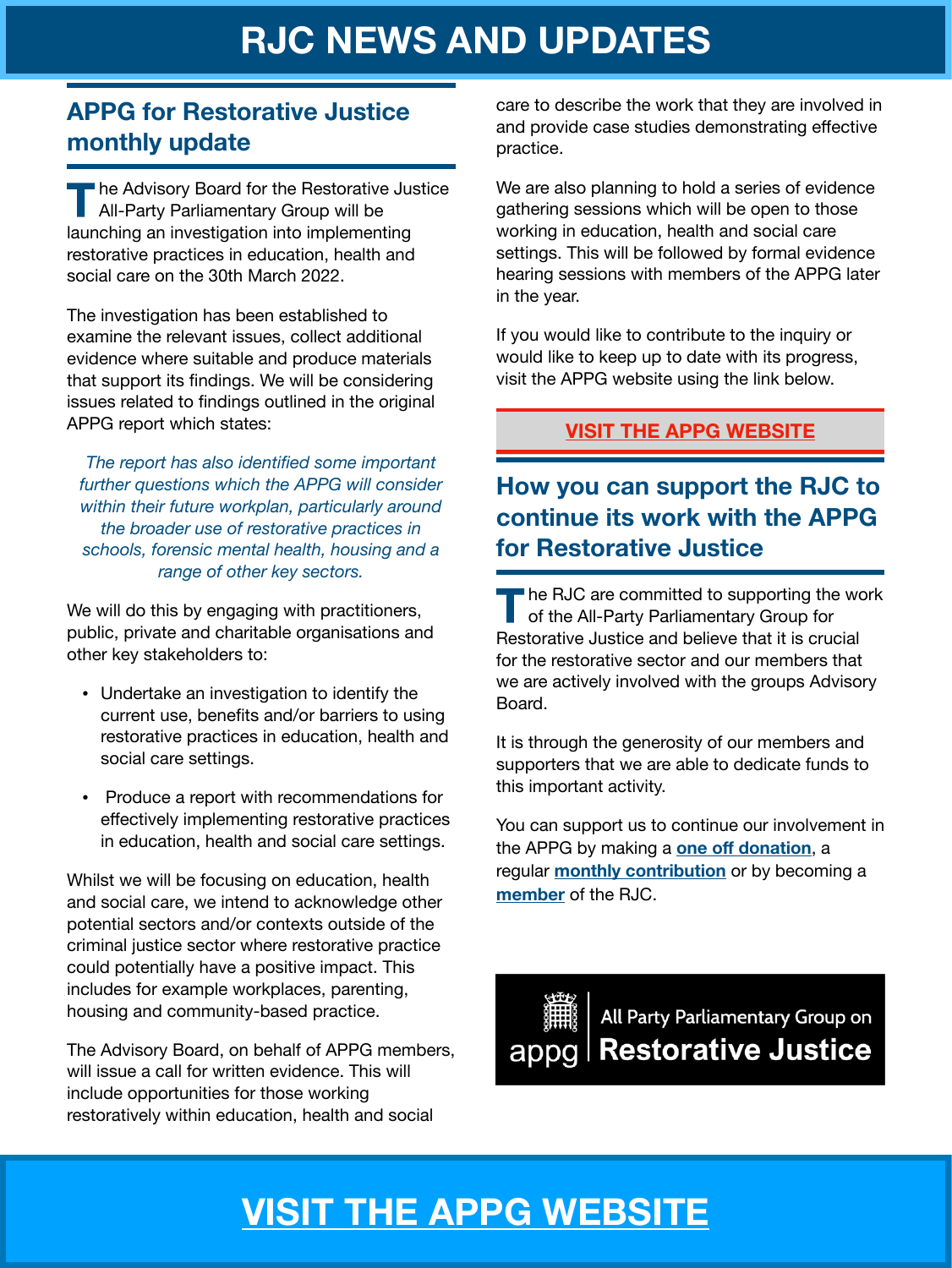#### <span id="page-3-0"></span>**Funding for the use of Restorative Justice in tackling Anti-Social Behaviour (ASB)**

**T**he Government launched Round 4 of its Safer Streets Fund on Friday 18 March and has included in the prospectus a mention of restorative justice as a potential intervention to tackle ASB.

"Enhancing local awareness of, and use of, restorative justice practices to increase community cohesion and avoid potential reoffending (including strengthening local Community Remedy processes)" Page 13 Para 3.11

#### **[Safer Streets Fund Round 4 Prospectus](https://assets.publishing.service.gov.uk/government/uploads/system/uploads/attachment_data/file/1061684/20220317_SSFR4_-_prospectus.pdf)**

(publishing.service.gov.uk)

This is the first time that tackling ASB has been eligible for funding from this source and the mention of restorative justice is noteworthy. A link is made to community remedy so it is worth thinking about the distinctive contribution RJ can make when the use of community remedy is being considered. More information about community remedy is available here - **[Community Remedy - Anti Social Behaviour](https://asbhelp.co.uk/non-legal-and-legal-tools-and-powers/community-remedy-2/)  [Act 2014](https://asbhelp.co.uk/non-legal-and-legal-tools-and-powers/community-remedy-2/)** (asbhelp.co.uk)

The Safer Streets Fund has its origins in the Government's **[Beating Crime Plan](https://www.gov.uk/government/publications/beating-crime-plan?msclkid=a09b459da9c911ec918a5f96b9f03fe8)** - GOV.UK (www.gov.uk), and is also a commitment in the Levelling Up White Paper. It is intended to focus efforts on reducing crime in hot spot areas of between 500 and 3,500 households (or 1,000 to 9,000 residents), referred to as local super output areas LSOA). Bids can include more than one hot spot and they do not have to be coterminous but could share common problems. Recent rounds have included a particular focus on violence against women and girls (the Safety of Women at Night Fund) alongside other interventions but other types of crime and ASB are also eligible.

The bidding process is designed to promote collaboration between Police and Crime Commissioners or Mayors with Policing and Crime Responsibilities, local authorities and eligible civil society organisations (CSOs). The British Transport Police are also able to bid. PCCs / Mayors are expected to prioritise bids from their areas with a maximum of four per area.

Bids are allowed up to the value of £750k, with £500k to be spent by 31 March 2023 and the remainder by 30 September 2023. PCCs and local authorities are required to find 50% match funding which poses a challenge in many areas. This is not a requirement of bids from CSOs, although they are encouraged to find matched funding where possible. This may mean that bids led by CSOs are attractive to some PCCs.

RJC member organisations who already work with PCCs are in a good position to offer their assistance in the development of bids and are encouraged to contact OPCCs and Combined Authorities to find out what approach is being taken in their area. The bidding window closes in May, so such approaches need to be made as a matter of urgency.

This opportunity is especially relevant as it potentially provides RJ to victims of ASB – a group who are not eligible for funding from the Ministry of Justice (MoJ) local victims' services grant.

Contact details for your PCC / Mayor are available here

#### **[Find your PCC](https://apccs.police.uk/find-your-pcc/?msclkid=d060b9aea9cc11ecaea552f29bbd487f)** (apccs.police.uk)

**David Smith Policy Officer** 

## **[VISIT RESOLUTION ONLINE](https://restorativejustice.org.uk/resolution-online)**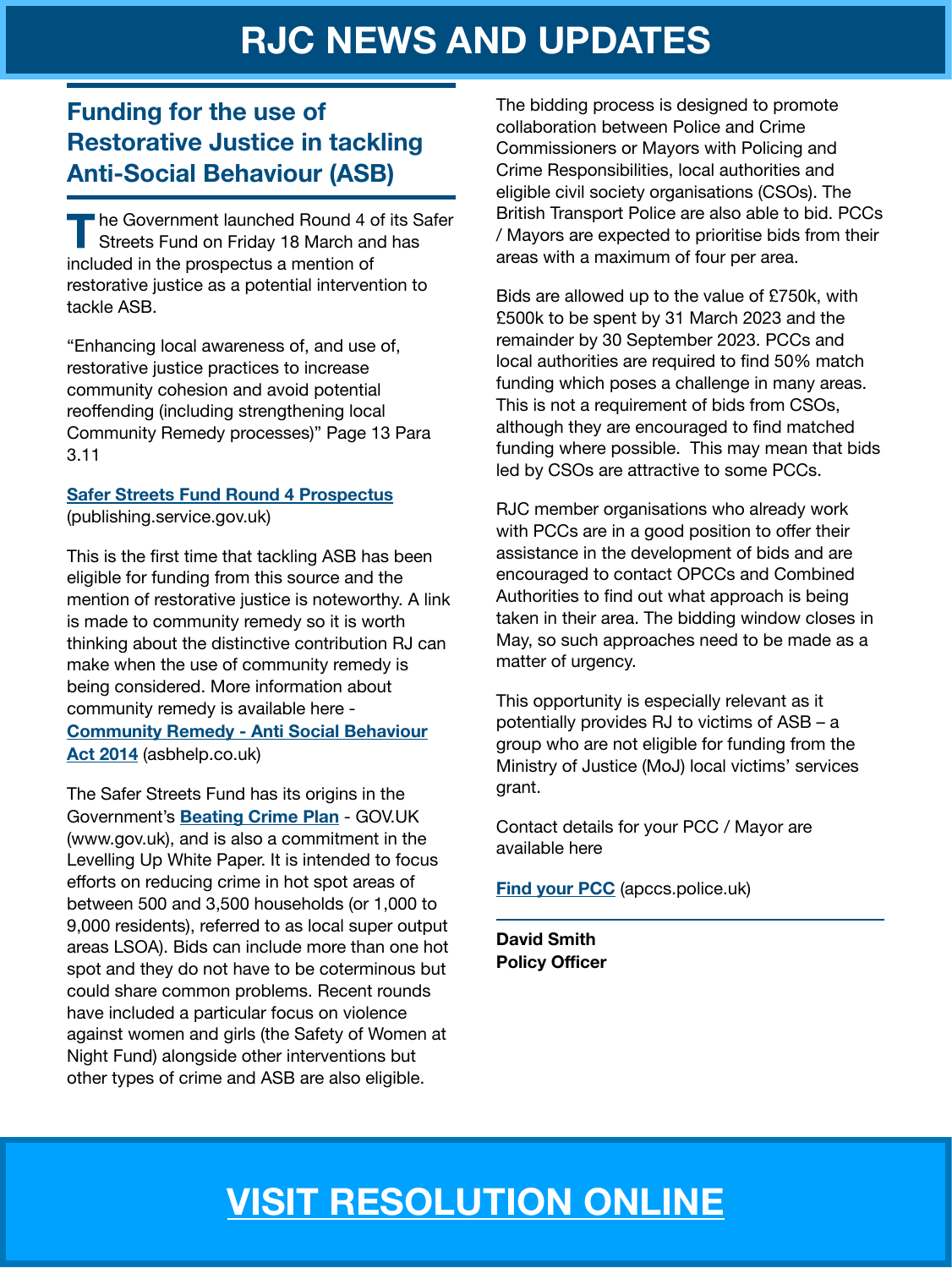#### **Northern Ireland launches adult restorative justice strategy**

**T** he first ever Adult Restorative Justice<br>Strategy for Northern Ireland has been formally announced in mid-March 2022. It runs from 2022-2027 and has been developed with statutory, voluntary and community sector partners. The results of a wide ranging consultation were reported in May 2021.

A link to the strategy and action plan is given below.

#### **[Adult Restorative Justice Strategy and action](https://www.justice-ni.gov.uk/sites/default/files/publications/justice/adult%20restorative%20justice%20strategy%20and%20action%20plan.pdf)  [plan](https://www.justice-ni.gov.uk/sites/default/files/publications/justice/adult%20restorative%20justice%20strategy%20and%20action%20plan.pdf)** (justice-ni.gov.uk)

Justice Minister Naomi Long, quoted in the Irish Times, said:"The use of restorative approaches in our youth justice system in Northern Ireland has long been a great success, but there has been no overarching strategic approach for its use in the adult system until now.

"Public consultation held in 2020 showed there was considerable support for the development of an adult strategy and my department has now delivered on this. Our vision is that the use of restorative justice becomes second nature across the criminal justice system.

"We know from experience both here and elsewhere that when delivered professionally and sensitively, the restorative approach can bring significant benefits for the victim of crime, for individuals who have offended and for families and communities."

Naomi Long's full statement is available on You Tube. **<https://youtu.be/2cQdk7U8nkY>**

A multi-year action plan for implementation of the key priorities identified through the consultation process has also been developed alongside the strategy.

Victim Support NI – who recently achieved Registered Restorative Organisation status from the Restorative Justice Council, will be working with the Northern Ireland Executive to look at developing victim-initiated pathways to promote and encourage victims' engagement in the process.

#### **[Victim Support NI achieve Registered](https://rjc.org.uk/blog/victim-support-ni-achieve-registered-restorative-organisation-status?msclkid=5de375f9ab5111ec89bfc466fc9463a3)  [Restorative Organisation status | Restorative](https://rjc.org.uk/blog/victim-support-ni-achieve-registered-restorative-organisation-status?msclkid=5de375f9ab5111ec89bfc466fc9463a3)  [Justice Council](https://rjc.org.uk/blog/victim-support-ni-achieve-registered-restorative-organisation-status?msclkid=5de375f9ab5111ec89bfc466fc9463a3) (rjc.org.uk)**

#### **Jim Simon, the RJC CEO said**

*"Northern Ireland's new strategy and action plan, based on the RJC's principles for restorative justice, are a very important step forward in achieving our vision of a society where highquality restorative justice is available to all. It's noteworthy that both Scotland and Northern Ireland have action plans in place, and we hope that in the near future the UK Government can commit to putting a similar plan in place for England and Wales."* 

One aspect of the strategy that is of particular interest are the proposals for the development and accreditation of community-based restorative justice schemes. These schemes emerged in Northern Ireland during the peace process to provide an alternative to paramilitary systems of justice. A review of the protocol for such schemes, which was put in place in 2007, is to be reviewed.

The provision of RJ where the offender is under eighteen, is the responsibility of the Youth Justice Agency and the Justice Act (Northern Ireland) 2002 formalised RJ approaches by including youth conferences in the youth justice system.

**David Smith Policy Officer** 

## **[VISIT RESOLUTION ONLINE](https://restorativejustice.org.uk/resolution-online)**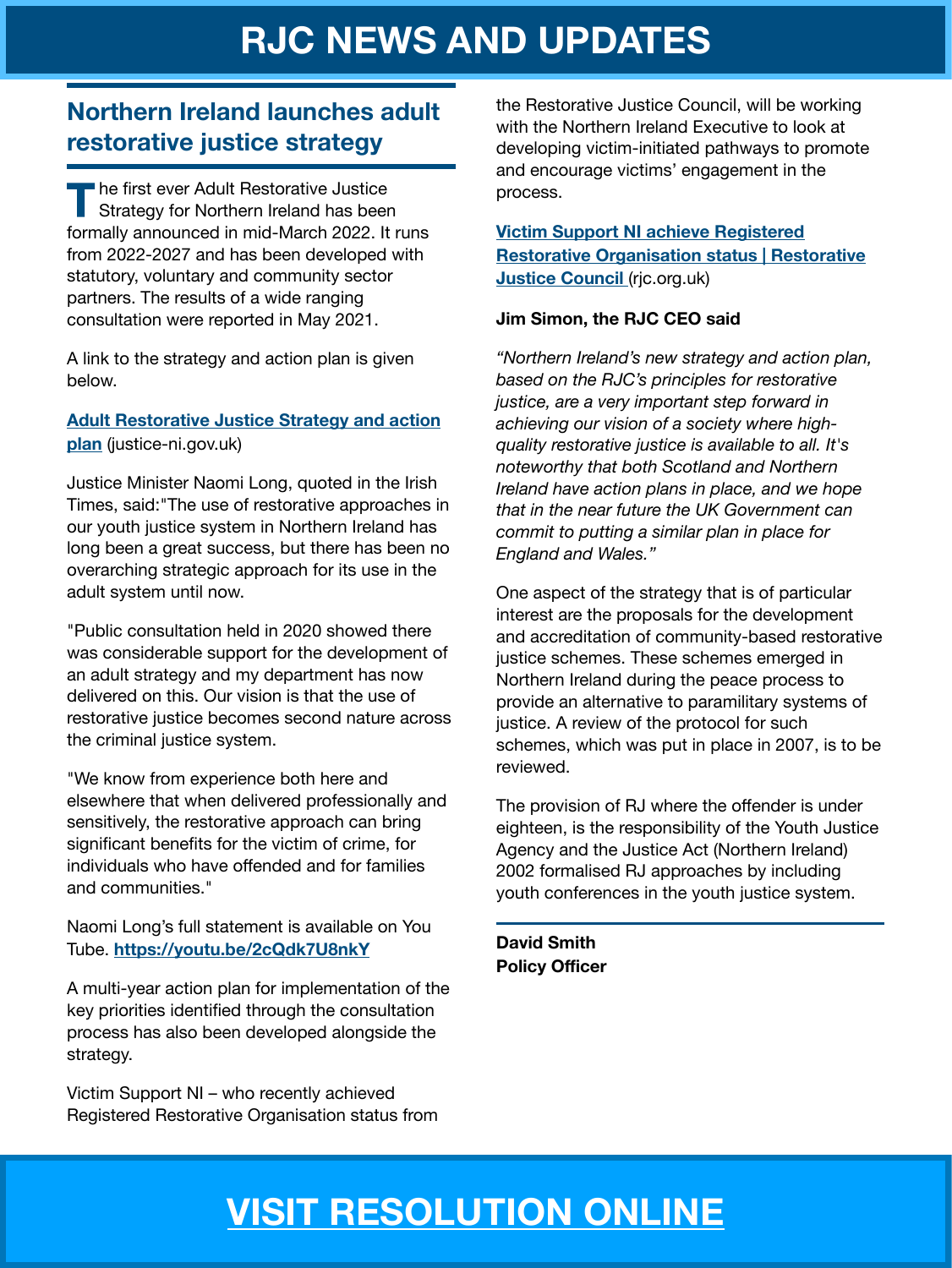## **RJC APPROVED COURSES**



<span id="page-5-0"></span>**hether you are just starting your restorative** practitioner career or you are an experienced practitioner seeking continued professional development opportunities, selecting the right course is vital to ensuring high quality practice. You can be confident that by opting for an Approved Course, delivered by our **[Registered Training Providers](https://restorativejustice.org.uk/registered-training-providers)**, your course meets our practice standards.

#### **Restorative Justice Level 2**

**Location:** Hybrid

**Provider:** [Restorative Engagement Forum](https://restorativejustice.org.uk/trainers-register/8188)

**Start Date:** 6 April 2022

#### **[APPROVED COURSE DETAILS](https://restorativejustice.org.uk/civicrm/event/info?id=563&reset=1)**

#### **RA Level 5 Programme: Module 1**

**Location:** Hybrid

**Provider:** [Royal Borough of Greenwich](https://restorativejustice.org.uk/trainers-register/1666)

**Start Date:** 20 April 2022

#### **[APPROVED COURSE DETAILS](https://restorativejustice.org.uk/civicrm/event/info?id=558&reset=1)**

#### **Restorative Facilitator Training**

**Location:** Hybrid

**Provider: [Royal Borough of Greenwich](https://restorativejustice.org.uk/trainers-register/1666)** 

**Start Date:** 28 April 2022

#### **[APPROVED COURSE DETAILS](https://restorativejustice.org.uk/civicrm/event/info?id=559&reset=1)**

#### **Are you interested in becoming a Registered Training Provider?**

**A**s a Registered Training Provider, you will be demonstrating that you are committed to delivering high quality restorative practice training to nationally agreed standards.

Having your courses approved provides confidence to participants and training commissioners that your training meets the required standards. For participants who may consider becoming a **[Registered Practitioner](https://restorativejustice.org.uk/registered-practitioner)**, completion of an RJC Approved Course is preferred and reduces the amount of evidence they need to provide. Our Registration Frameworks for **[Service Providers](https://restorativejustice.org.uk/registered-service-provider)** and **[Restorative Organisations](https://restorativejustice.org.uk/registered-restorative-organisation)** also encourage leaders to commission approved training.

You can find more information about becoming a Registered Training provider with the RJC by visiting our website using the link below.

#### **REGISTERED TRAINING PROVIDER**

## **[VIEW ALL RJC APPROVED COURSES](https://restorativejustice.org.uk/approved-training-courses)**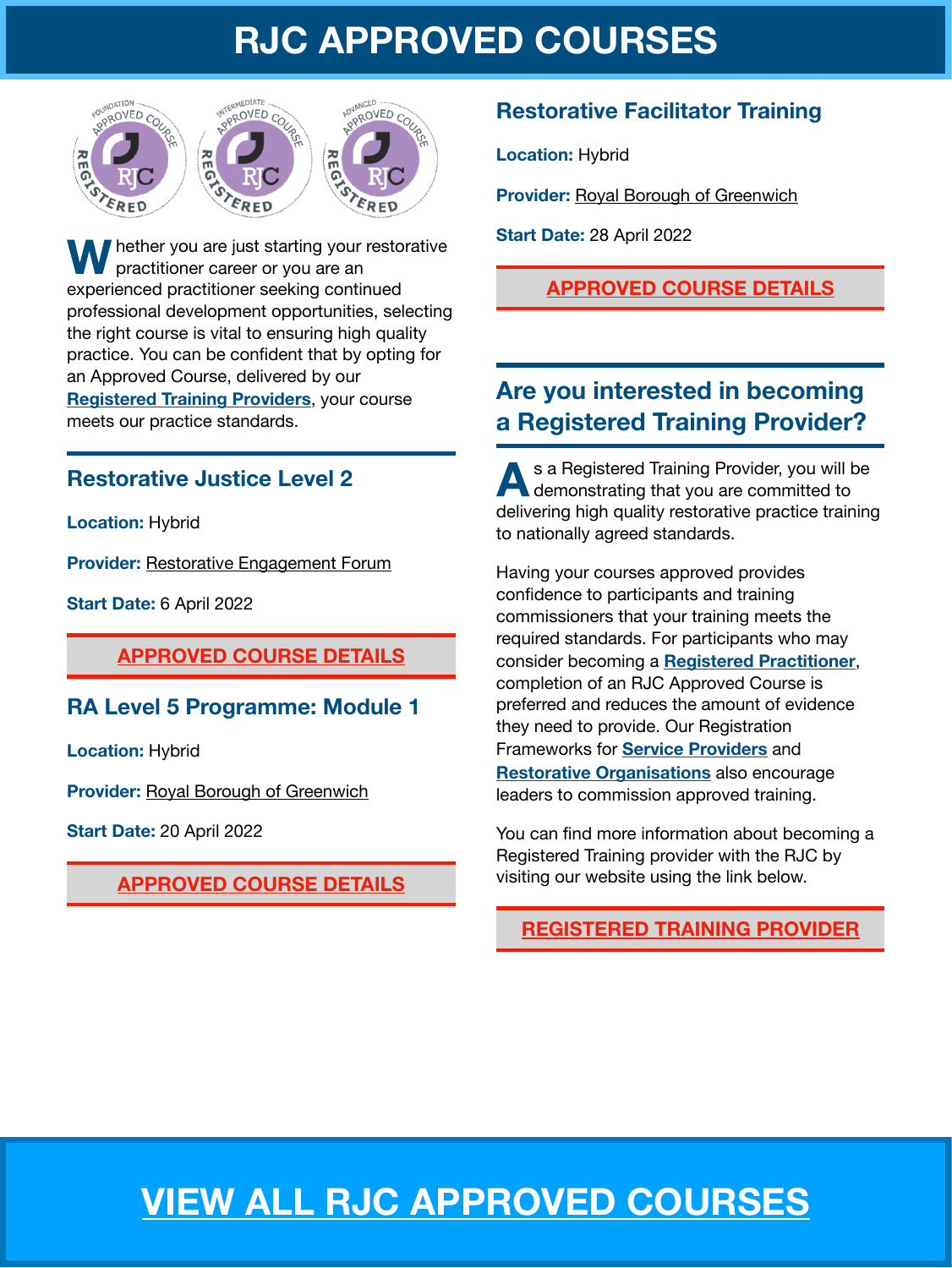## **UPCOMING EVENTS AND COURSES**

#### <span id="page-6-0"></span>**The Spikey Profile! - Working Restoratively with SEND**

**Location:** Online

**Provider:** Frances Jessie

**Start Date:** 20 April 2022

#### **[READ MORE](https://restorativejustice.org.uk/civicrm/event/info?id=566&reset=1)**

**Finding a place for restorative justice in forensic mental health** 

**Location:** Online

**Provider:** The Mint House

**Start Date:** 27 April 2022

#### **[READ MORE](https://restorativejustice.org.uk/civicrm/event/info?id=557&reset=1)**

**Working Restoratively with Bullying** 

**Location:** Online

**Provider:** Frances Jessie

**Start Date:** 27 April 2022

#### **[READ MORE](https://restorativejustice.org.uk/civicrm/event/info?id=567&reset=1)**

**Freshen Up with Restorative Approaches** 

**Location:** Online

**Provider:** Frances Jessie

**Start Date:** 5 May 2022

**[READ MORE](https://restorativejustice.org.uk/civicrm/event/info?id=568&reset=1)** 

#### **Complex and Sensitive RJ Facilitator Training**

**Location:** Online

**Provider:** Restorative Engagement Forum

**Start Date:** 10 May 2022

#### **[READ MORE](https://restorativejustice.org.uk/civicrm/event/info?id=562&reset=1)**

**3 Day Restorative Practitioner Training for schools and community** 

**Location:** Birmingham

**Provider:** Peacemakers

**Start Date:** 16 May 2022

#### **[READ MORE](https://restorativejustice.org.uk/civicrm/event/info?id=561&reset=1)**

**Why me? Annual Conference 2022: Promoting Equality in Restorative Justice** 

**Location:** London

**Provider:** Why me?

**Start Date:** 25 May 2022

#### **[READ MORE](https://restorativejustice.org.uk/civicrm/event/info?id=547&reset=1)**

**Annual Restorative Practice CPD Symposium** 

**Location:** Online

**Provider:** Restorative Justice Council

**Start Date:** 27 June 2022

#### **[READ MORE](https://restorativejustice.org.uk/civicrm/event/info?id=550&reset=1)**

## **[VIEW ALL UPCOMING COURSES & EVENTS](https://restorativejustice.org.uk/events)**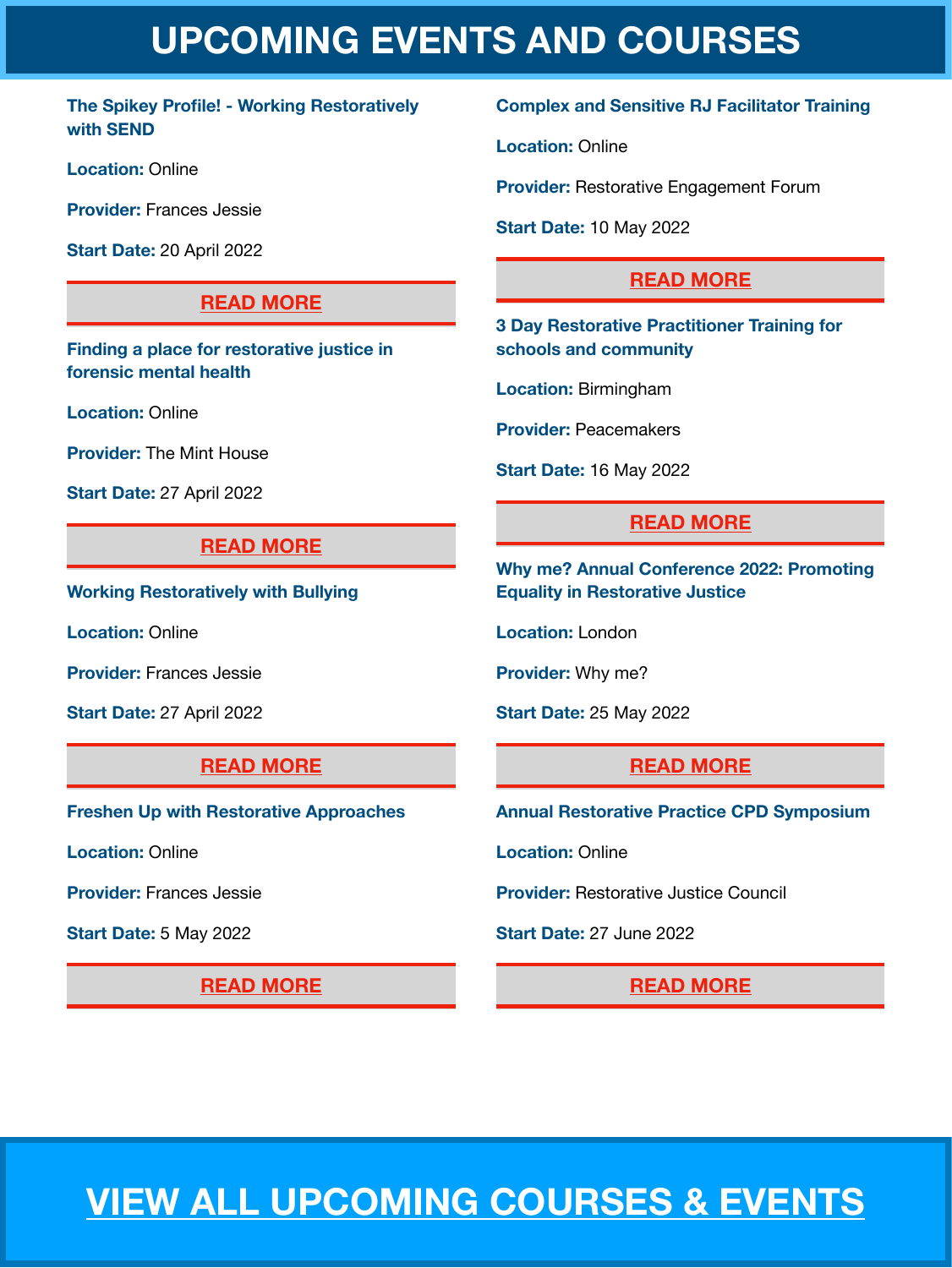## **LATEST VACANCIES**

#### <span id="page-7-0"></span>**Operational Development Manager**

**Location: Cardiff** 

**Employer:** Wales Restorative Approaches Partnership

**Closing Date:** 4 April 2022

#### **[READ MORE](https://restorativejustice.org.uk/news/operational-development-manager)**

#### **Hate Crime Practitioner**

**Location:** Cheshire

**Employer:** Remedi

**Closing Date:** 4 April 2022

#### **[READ MORE](https://restorativejustice.org.uk/news/hate-crime-practitioner-cheshire-0)**

#### **Restorative Police Practitioner**

**Location:** Cheshire

**Employer:** Remedi

**Closing Date:** 4 April 2022

#### **[READ MORE](https://restorativejustice.org.uk/news/restorative-police-practitioner-cheshire-0)**

#### **Personal Wellbeing Coach**

**Location: Cardiff** 

**Employer:** Wales Restorative Approaches Partnership

**Closing Date:** 5 April 2022

**READ MORE** 

#### **RJ Conference Co-ordinator**

**Location:** Kent

**Employer:** Salus

**Closing Date:** 11 April 2022

#### **[READ MORE](https://restorativejustice.org.uk/news/restorative-justice-conference-co-ordinator)**

#### **Restorative Practitioner**

**Location:** Hull

**Employer:** Remedi

**Closing Date:** 15 April 2022

#### **[READ MORE](https://restorativejustice.org.uk/news/restorative-practitioner-hull)**

**Administration Support - Directors Team** 

**Location:** Home based

**Employer:** Remedi

**Closing Date:** 18 April 2022

#### **[READ MORE](https://restorativejustice.org.uk/news/administration-support-directors-team)**

#### **Young Persons Restorative Domestic Abuse Practitioner**

**Location:** Rotherham

**Employer:** Remedi

**Closing Date:** 25 April 2022

#### **[READ MORE](https://restorativejustice.org.uk/news/young-persons-restorative-domestic-abuse-practitioner)**

## **[VIEW ALL CURRENT VACANCIES](https://restorativejustice.org.uk/vacancies)**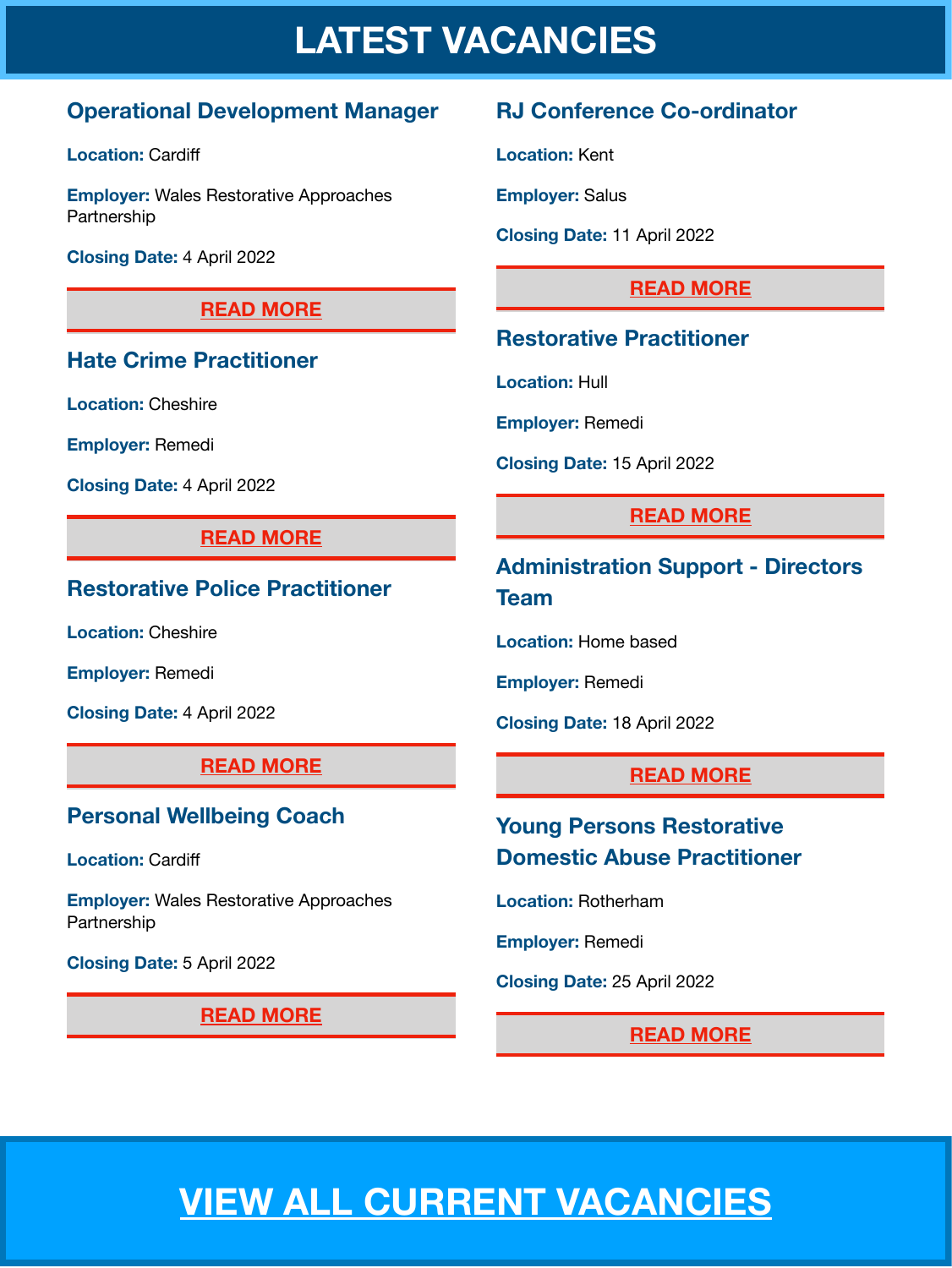## **SUPPORTING THE RJC**

#### **Donate via AmazonSmile**

#### **You can now support the RJC every time you shop!**

Amazon donates 0.5% of the net purchase price (excluding VAT, returns and shipping fees) of eligible purchases to the charitable organisation of your choice. AmazonSmile is the same Amazon you know. Same products, same prices, same service.

Support us by starting your shopping at smile.amazon.co.uk and selecting the Restorative Justice Council as your preferred charity.

#### **[REGISTER WITH AMAZONSMILE](https://smile.amazon.co.uk/gp/chpf/homepage?orig=/)**

#### **MAKE A DONATION**

Your support will help us to campaign for the widespread use of restorative justice, raise the profile of restorative justice in the media and with the public and enable victims to access restorative justice wherever and whenever they need it.

You can make a one-off donation or become a regular supporter from as little as £3.00 per month.

#### **[MAKE A DONATION](https://restorativejustice.org.uk/donation)**

#### **BECOME A MEMBER**

Anyone can become a member of the Restorative Justice Council. We are the independent, national voice for restorative justice in the United Kingdom. Our constitutional objectives are to promote restorative justice for the public benefit as a means of resolving conflict and promoting reconciliation by:

- A. Promoting the use of restorative justice in the criminal justice system, in schools, in the workplace and elsewhere in the community in situations where conflict may arise
- B. Developing and promoting agreed standards and principles for evaluating and guiding restorative practice
- C. Advancing education and research on restorative justice and the publication of the useful results of that research

Membership brings along with it many benefits including:

- Access to the RJC's quarterly publication Resolution and an opportunity to promote your own work within it
- Networking opportunities with academics, researchers and practitioners from the UK and beyond
- Reduced fees for RJC conferences and seminars
- Ability to nominate for the RJC Annual Award for exceptional contribution to the field
- Exclusive access to the member's section of the website
- A voice in the decision-making of the RJC

#### **[BECOME A MEMBER](https://restorativejustice.org.uk/restorative-justice-council-membership)**

## **[FIND OUT MORE ABOUT SUPPORTING THE RJC](https://restorativejustice.org.uk/restorative-justice-council-membership)**